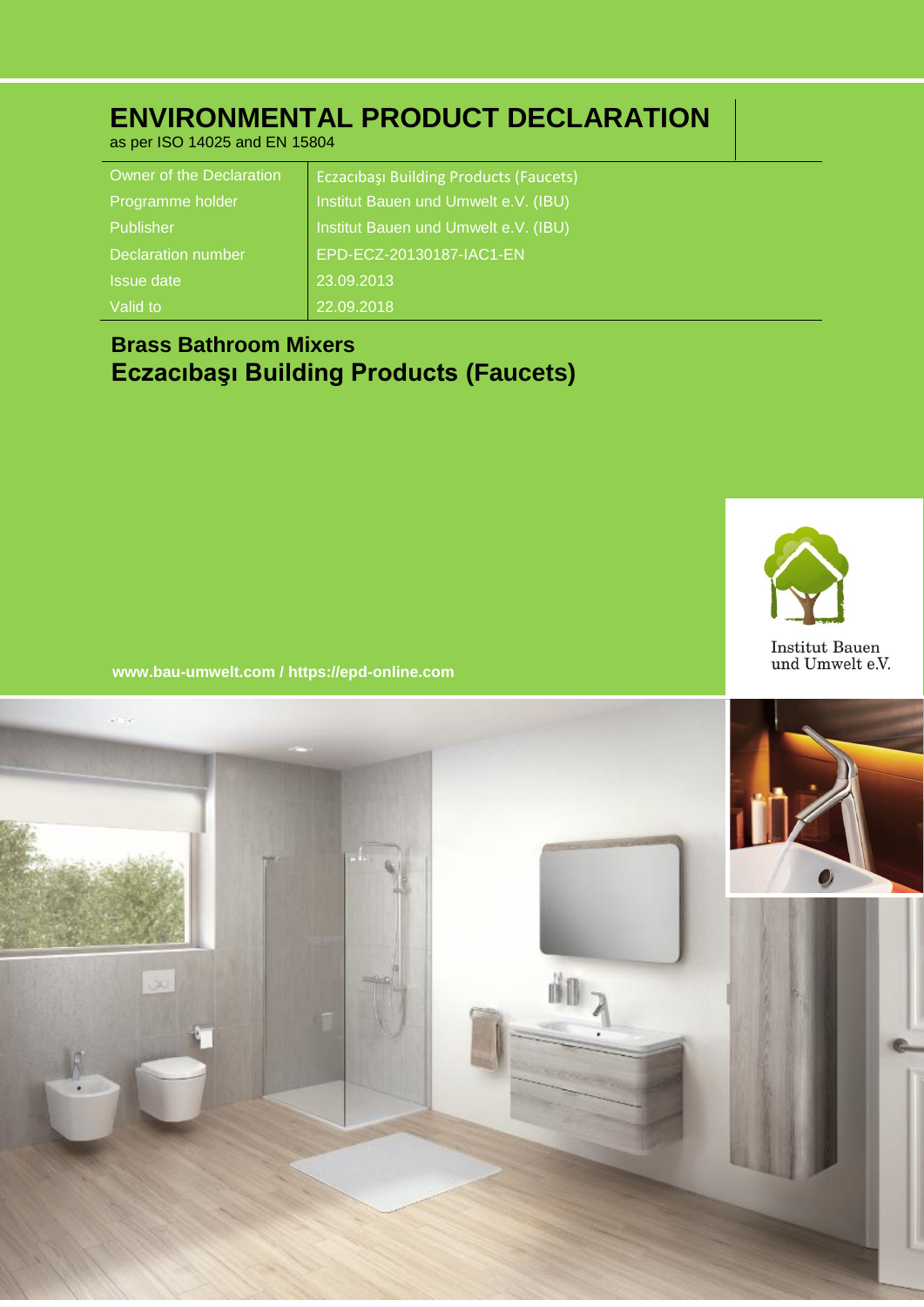## **1. General Information**

### **Eczacibasi Building Products BrassBathroom Mixers**

#### **Programme holder**

IBU - Institut Bauen und Umwelt e.V. Panoramastr. 1 10178 Berlin GERMANY

## **Declaration number**

## EPD-ECZ-20130187-IAC1-EN

## **This Declaration is based on the Product Category Rules:**

## **PCR 2011, Part A**

Institut Bauen und Umwelt e.V., Königswinter (pub.): Product Category Rules for Bathroom mixers and showers, from the range of Environmental Product Declarations of Institut Bauen und Umwelt (IBU), Part A: Calculation Rules for the Life Cycle Assessment and Requirements on the Background Report. September 2012

## **PCR 2012, Part B**

PCR Guidance-Texts for Building-Related Products and Services. From the range of Environmental Product Declarations of Institute Construction and Environment e.V. (IBU). Part B: Requirements on the EPD Bathroom fittings and showers, 07-2013.

(PCR tested and approved by the independent expert committee [SVA])

#### **Issue date**

23.09.2013

#### **Valid to**

22.09.2018

ernmannes

#### Prof. Dr.-Ing. Hans-Wolf Reinhardt (Chairman of SVA)

## **2. Product**

#### **2.1 Product description**

Brass bathroom mixers consist of bathroom, shower and kitchen mixers, taps, drain systems and valves. Bathroom and kitchen mixers are separated to single lever and two handle models. Single lever mixers have only one cartridge. The user can adjust the temperature and the flow of hot or cold water using this mechanism. For other model, there are two open-close mechanisms (headworks). The temperature and the flow of hot and cold water must be regulated by using these separate headworks.

#### **2.2 Application**

Kitchen Mixers: Kitchen mixer is a plumbing fixture used to wash food, hands, kitchen devices/ accessories in a sink by mixing hot and cold water.

#### **Owner of the Declaration**

Eczacibasi Building Products (Faucets) 4 Eylül Mah. İ.İnönü Cad. Düzdağ Yolu 1 No:4 TR-11300 Bozüyük -Bilecik **TURKEY** 

## **Declared product / Declared unit**

## 1 kg Brass Bathroom Mixers

### **Scope:**

Within this study a life cycle analysis according to ISO 14040/44 and EN15804 was performed for brass bathroom mixers products manufactured by Eczacıbaşı Building Products at the production plant located in Bozüyük-Bilecik-TURKEY. The life cycle analysis is based on the data declared by Eczacıbaşı Building Products. The EPD for brass bathroom mixers products is an average EPD which represents the life cycle analysis of brass bathroom mixers product group. This analysis relies on transparent, plausible and documented basis data. All the model assumptions which influence the results are declared. The life cycle analysis is representative for the products introduced in the declaration for the given system boundaries. The life cycle analysis covers the manufacturing of the products from cradle to gate.

| --.vv.-v                                                                             |                                                                                |  |  |  |
|--------------------------------------------------------------------------------------|--------------------------------------------------------------------------------|--|--|--|
|                                                                                      | <b>Verification</b>                                                            |  |  |  |
|                                                                                      | The CEN Norm EN 15804 serves as the core PCR                                   |  |  |  |
| Wireinmarger                                                                         | Independent verification of the declaration and data<br>according to ISO 14025 |  |  |  |
| Prof. Dr.-Ing. Horst J. Bossenmayer<br>(President of Institut Bauen und Umwelt e.V.) | externally<br>internally<br>Ixl                                                |  |  |  |
| Prof. Dr.-Ing. Hans-Wolf Reinhardt                                                   | Patricia Wolf                                                                  |  |  |  |

(Independent tester appointed by SVA)

Basin Mixers: Basin mixer is a plumbing fixture used to wash hands in lavatories and bathrooms by mixing hot and cold water.

Bath and Shower mixer: Bath and shower mixers are plumbing fixtures used to take showers, by mixing hot and cold water.

Taps: Tap is a plumbing fixture used to wash hands in lavatories, toilets by providing flow of hot or cold water.

Drain System: Drain system is also a plumbing fixture used to discharge waste water which is produced during washing of hands, washing of hair, taking showers etc.

Valves: Valve is a plumbing fixture, used to control the flow of water to mixers, WC pans, bathrooms and kitchens.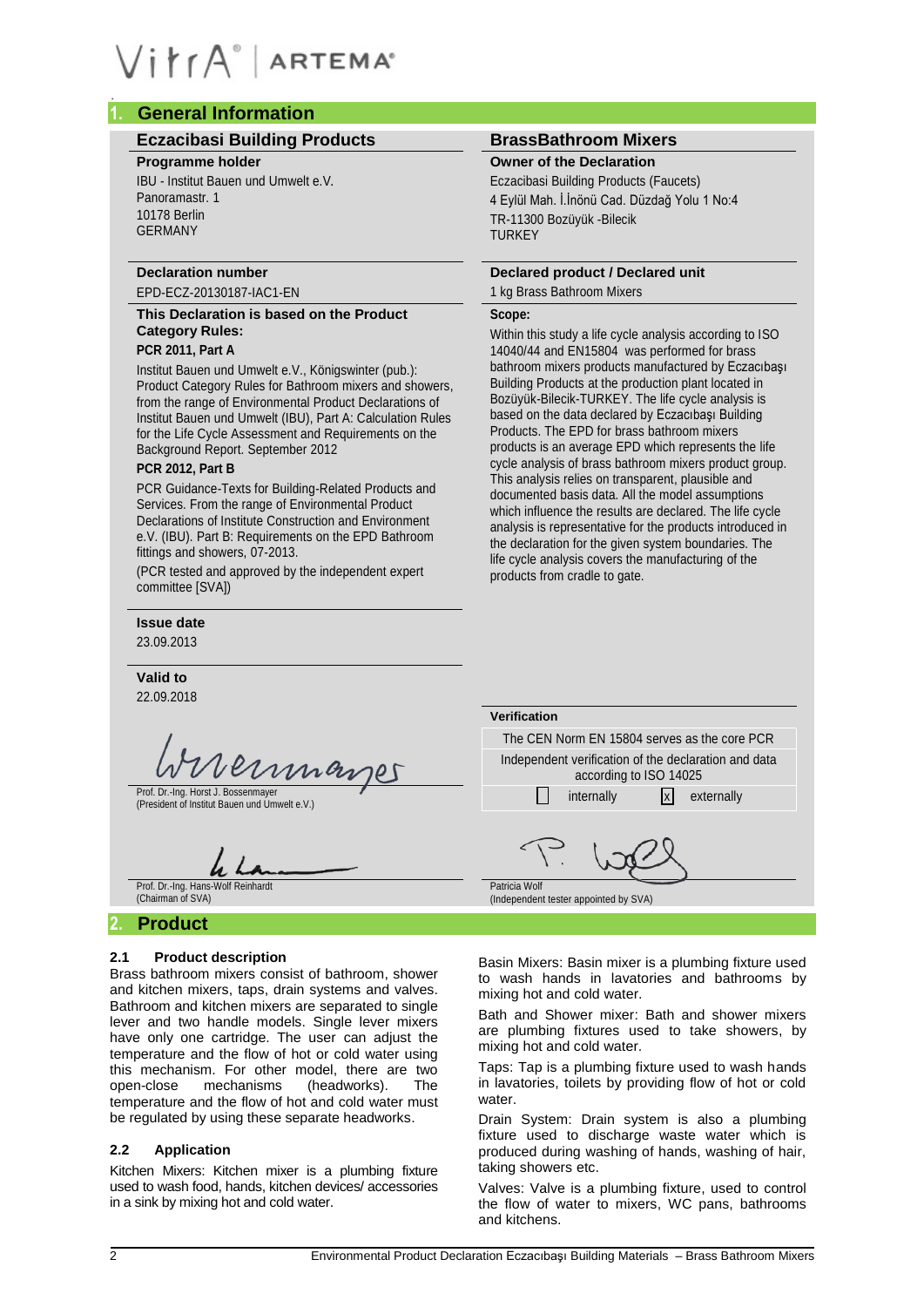#### **2.3 Technical Data**

Before products are delivered to costumers the following control steps are performed to the mixers: Leakage tests, dimensional control, resistance to different type of chemicals, chemical analysis, hardness, desincification, resitance of brass alloy, neutral salt spray test, measurement of coating thickness, heat quench test, life wear tests, visual cosmetic control and flow rate tests. The procedures regarding these analyses are defined in relevant standards and all these tests are performed in compliance with these procedures described in the standards. The standards followed for performing these tests are declared in Chapter 2.4. All mixers are tested in delivery status and pass all of these tests. Main working range of mixers are described below table

#### **Constructional data**

| <b>Bath-Basin-Sink-Shower Mixers</b>                     | Value      | Unit    |
|----------------------------------------------------------|------------|---------|
| Maximum load temperature<br>permanent operation          | 65         | °C      |
| Maximum load temperature<br>temporary operation          | 90         | °C      |
| Flow rate (indications for pressure<br>range of 1-3 bar) | $0,54-1,2$ | $m^3/h$ |
| Sound emissions                                          | ≤20        | dB      |

#### **2.4 Placing on the market / Application rules**

Brass mixers comply with the standards of several countries:

- /TS EN 200/: Sanitary Tapware: General Technical Specifications For Single Taps And Mixer Taps
- /TS EN 248/: Sanitary Tapware General Specifications For Electrodeposited Coatings Of Ni-Cr
- /TS EN 817/: Sanitary Tapware Mechanical Mixers (Pn 10)- General Technical **Specifications**
- /TS EN 246/: Sanitary Tapware General Specifications For Flow Rate Regulators
- /TS EN 16091/: Sanitary Tapware Electronic Opening and Closing Tapware
- /BS EN 1982/: Copper And Copper Alloys Ingots And Castings
- /BS EN 12164/: Copper And Copper Alloys-Rod For Free Machining Purposes
- /BS EN 12165/: Copper And Copper Alloys-Wrought And Unwrought Forging Stock
- /DIN 50930-6/: Corrosion of metallic materials under corrosion load by water inside of pipes, tanks and apparatus
- /DIN 50018/: Sulfur Dioxide Corrosion Testing in A Saturated Atmosphere
- /BS EN ISO 9227/: Corrosion Tests in Artificial Atmospheres Salt Spray Tests
- /BS EN 6988/: Metallic And Other Non Organic Coatings -Sulfur Dioxide Test With General Condensation of Moisture
- /AS/NZS 2345/: Australıan Standard Dezincification Resistance Of Copper Alloys
- /AS/NZS 4020/: Testing Of Products For Use İn Contact With Drinking Water
- /AS/NZS 6400/: Water Efficient Products Rating And Labeling

#### **2.5 Delivery status**

Eczacıbaşı Building Products' brass metal mixers, taps, valves etc. are delivered in 100% recycled carton boxes. The dimensions of the brass products, in delivery status are presented in the table below (Table 1).

|               | <b>Table 1.</b> Dimensions of Brass Bathroom |  |  |
|---------------|----------------------------------------------|--|--|
| <b>Mixers</b> |                                              |  |  |

|                                  | <b>Brass Mixers</b>            |                         |  |  |  |
|----------------------------------|--------------------------------|-------------------------|--|--|--|
|                                  | <b>Minimum</b><br>weigh (gram) | Maximum<br>weigh (gram) |  |  |  |
| Sink Mixer                       | 1450                           | 2800                    |  |  |  |
| <b>Bath and Shower</b><br>Mixers | 1525                           | 5800                    |  |  |  |
| <b>Basin Mixer</b>               | 1450                           | 3000                    |  |  |  |
| Tap                              | 290                            | 330                     |  |  |  |
| Drain System                     | 215                            | 590                     |  |  |  |
| Valves                           | 270                            | 490                     |  |  |  |

#### **2.6 Base materials / Ancillary materials**

Brass bathroom mixers:

Main raw materials:

- Copper (Cu): 57-75 %
- Zinc (Zn): 28-40 %
- $\bullet$  Lead (Pb): <1 %
- $\bullet$  Aluminum (AI): <1%

Auxiliary substances / additives:

- Resin
- Silica sand core
- Lubricants

 Chemicals for electroplating (nickel and chrome plating) process

### **2.7 Manufacture**

The manufacturing process of brass products is presented in Figure 1.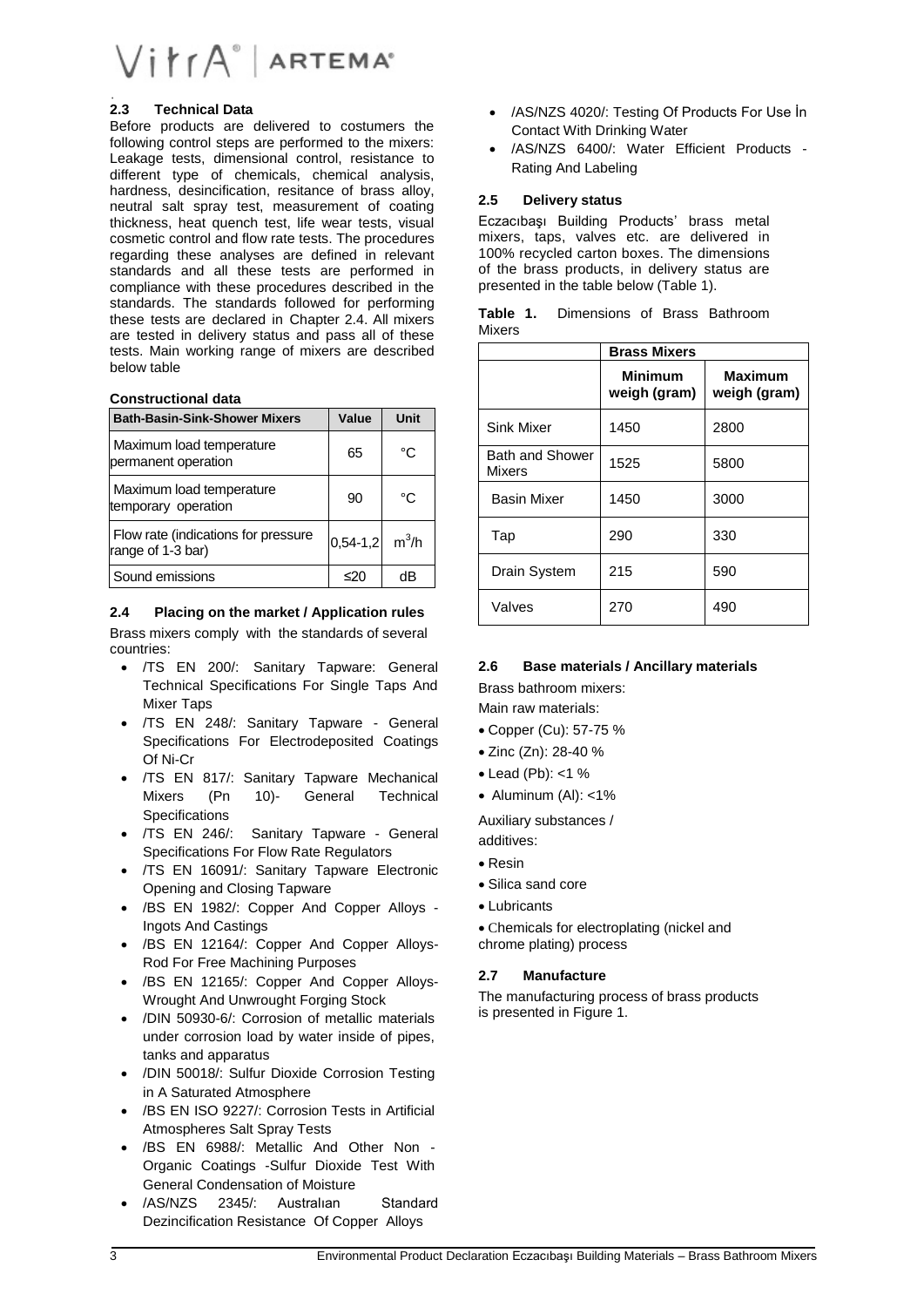

**Figure 1: Manufacturing process**

The production process starts with drawings that are prepared by the Product Development Department. Thereafter, three dimensional models, cutting tool<br>and mould models are prepared. Different and mould models are prepared. technologies are used in Eczacıbaşı Building Products' production.

Production of moulds, jigs, fixtures and cutting tool begins with design by using CAD/CAM/CAE programs. Simulation programs related to fluid mechanism and casting behavior of molten metals are used during the design stage. Those tools, moulds etc. are manufactured by CNC machines. Eczacıbaşı Building Products is a self –sufficient company in the field of manufacturing production equipment.

In the shaping of complex bodies, the casting method is used. For this purpose, semi-automatic die casting and low pressurized die casting techniques are used and the desired shape is obtained by pouring the melted brass metal at 1000°C into moulds.

The hot forging is the other shaping method of parts. It is the fastest method used in shaping of simple parts. Brass billets are heated up to 700-750°C and shaped with 200-350 tons of pressure.

Machining operations of cast, forged and bent parts are applied. There are CNC machines, universal transfer machines, multi spindle machining centers, horizontal and rotary type transfer machines to machine threads, holes, and sealing surfaces of parts.

All chrome plated and coated parts are subjected to grinding and polishing operations in order to obtain fine surfaces. Grinding and polishing operations are done by robots and manually-controlled machines.

Brass parts are plated with nickel and chrome to conform to standards.

Parts produced at the plant and procured from suppliers are assembled manually. There are 5 assembly lines and products are tested with the required test equipment at each assembly line. Final control of products before delivery to customer is conducted by the Quality Assurance department in this step.

Eczacıbaşı Building Products has achieved, in addition to product standards, the /ISO 9001 Quality Management System/.

With its successful Total Quality Management practices, Eczacıbaşı Building Products is a finalist of the Quality Award which is organized by TÜSİAD

(Turkish Industry and Business Association) and KalDer (Turkish Society for Quality). Eczacıbaşı Building Products is also the winner of an award from the Japan Institute of Plant Maintenance TPM Excellence First Category.

#### **2.8 Environment and health during manufacturing**

#### **Occupational health and safety**

Health and safety of the employees, safety of working conditions, assessment, controlling, decreasing to an acceptable level of the existing potential risks, continuous improvement and conformity to legislation studies are conducted according to /TSE OHSAS (Occupational Health and Safety Management Systems) 18001/.

In 2012, the company was certified with /OHSAS 18001 (Occupational Health and Safety Management System)/.

#### **Environmental protection**

Eczacıbaşı Building Products has also achieved the /ISO 14001/ Environmental Management System.

Eczacıbaşı Building Products's environmental policy is based on the principle "Being aware of our responsibilities towards the environment and society, our aim is to bequeath a viable and clean environment to future generations".

Adopting a green approach, both to the production process and to products, protecting the environment and reducing the consumption of resources, such as raw materials, energy and water, are vital components of all processes.

Eczacıbaşı Building Products re-uses scrap metals, chips from production processes, recovers the waste heat of casting workshop and uses it for heating of other workshops in the facility. The company treats waste water from processes and biological waste water and reuses waste water from biological treatment. The water used for surface treatment is treated and prepared in a waste water treatment system on the factory site before being recycled for the production process. Biological waste water from toilets, showers is treated and used for trees, flowers and green areas in the factory garden.

The company has built a pellet repair station and begun repairing old pellets by reusing them in packaging.

Eczacıbaşı Building Products also began using TIG (Tungsten Inert Gas) welding technology to repair minor casting defects in place of re-melting at high temperatures and machining and polishing again.

Machine processing uses water-soluble coolants which are reused.

Moreover, Eczacıbaşı Building Products has started to treat waste sand from the casting process. The technology investments of energy for conscious usage and recycling to nature, responsibility of preserving natural resources starting from the production phase extending to all processes and recycling systems were developed to decrease wastes to a minimum.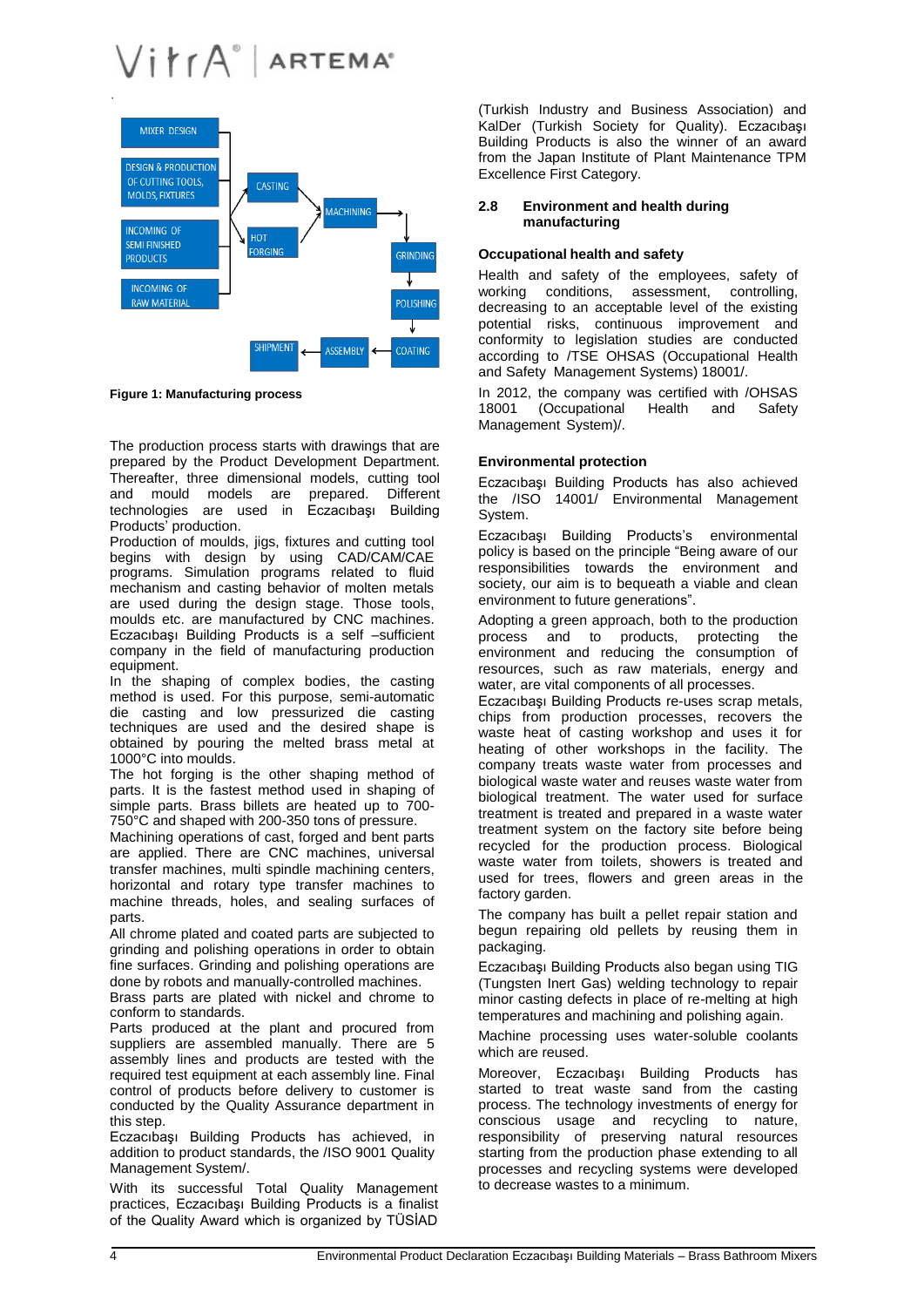## $V$  $i$  $rA^{\circ}$  Artema<sup>®</sup>

Eczacıbaşı Building Products measures its emission parameters and makes analysis of waste water from production processes.

#### **2.9 Product processing/Installation**

For installation, all necessary equipment is included inside of the package. Products such as basin and kitchen mixers are installed to basins or kitchen sinks via fastening nuts, fastening studs and wrenches. Products such as shower and bath mixers are installed to the wall via eccentrics. For installing built-in mixers, before plastering work, the concealed part is installed to piping. Plastering should be done according to maximum-minimum dimensions on the plastic housing. After plastering, the upper part is installed to the wall.

#### **2.10 Packaging**

For the packaging of brass bathroom mixers, corrugated cardboard, and low-density polyethylene (LDPE 04) are used. All packaging materials are recyclable. Pallets are repaired in the wood repair station and reused. Waste cardboard is sent to recovery units outside the factory.

#### **2.11 Condition of use**

Products are plated with chrome and nickel to increase the resistance of the surface to corrosion. They should be cleaned with the appropriate cleaning materials that are mentioned in the manual.

#### **2.12 Environment and health during use**

During the use stage, mixers and taps do not emit any pollutants or substances which are harmful to environment and health.

#### **2.13 Reference service life**

In the scope of this study the reference service life is not declared, since this EPD covers a variety of different products belonging to Eczacıbaşı Building Products product range. Unless there is conformity in the working conditions and cleaning methods,

### **3. LCA: Calculation rules**

#### **3.1 Declared Unit**

The declared unit is 1 kg of brass bathroom mixers product. The average mass of one piece of the declared product is indicated in the table below.

| <b>Product</b><br><b>Groups</b> | <b>Average Mass</b><br>(kg)/piece | <b>Conversion</b><br>factor |
|---------------------------------|-----------------------------------|-----------------------------|
| <b>Bath Mixer</b>               | 1,92                              | 0,52                        |
| <b>Basin Mixer</b>              | 1,07                              | 0.93                        |
| (Kitchen)<br>Sink<br>Mixer      | 1,30                              | 0,76                        |
| <b>Shower Mixer</b>             | 1,43                              | 0.69                        |
| Tap                             | 0,30                              | 3,33                        |
| Valve                           | 0,40                              | 2,5                         |
| Drain System                    | 0,55                              | 1,81                        |

## **3.2 System boundary**

Type of EPD: *Cradle-to-gate*

products can be expected to be usable for more than 20 years without losing their hygienic and functional properties.

## **2.14 Extraordinary effects**

#### **Fire**

Faucets are not evaluated within the scope of /EN 13501-1/.They are solid products and nonflammable.

#### **Water**

Products do not react with water, do not dissolve or leak and do not carry the risk of spill over.

#### **Mechanical Destruction**

In case of mechanical damage, products may need to be replaced because of possible sharp cuttıng edges.

#### **2.15 Re-use phase**

Eczacıbaşı Building Products are not collected for the purposes of re-use or recycling.

#### **2.16 Dısposal**

According to the European Waste Catalogue and The Waste Code List of the Turkish Ministry of Environment and Urban Planning, metal wastes belong to the group of "construction and demolition wastes - copper, bronze, brass" (code: 17 04 01) Material Safety Data Sheets are required for faucet body production.

#### **2.17 Further Informatıon**

Additional information about Eczacibasi Building Products' design, production and management understanding, Bluelife® can be found at [http:\\](http://www.vitrabluelife.com.tr/) [www.vitrabluelife.com.tr](http://www.vitrabluelife.com.tr/)

The system boundary includes the production of brass bathroom mixers products from extraction of raw material to the production of finished packaged product at the factory gate (cradle to gate).

In this study, the product stage information modules A1, A2, and A3 are considered. These modules include production of raw material, extraction and processing (A1), processing of secondary material input (A1), transport of the raw materials to the manufacturer (A2), manufacturing of the product (A3) and the packaging materials (A3).

#### **3.3 Estimates and assumptions**

All estimations and assumptions regarding the cut off criteria and the allocation are declared within the related parts of this section 3 "LCA: Calculation rules".

Assumption about wood pallets: Since the carbon release (Module A5) is not included within the product system, the wooden pallets are out of the scope to avoid misinterpretations. Anyways, pallets can be reused again. Thus, they enter and leave the product system without any burden within this study.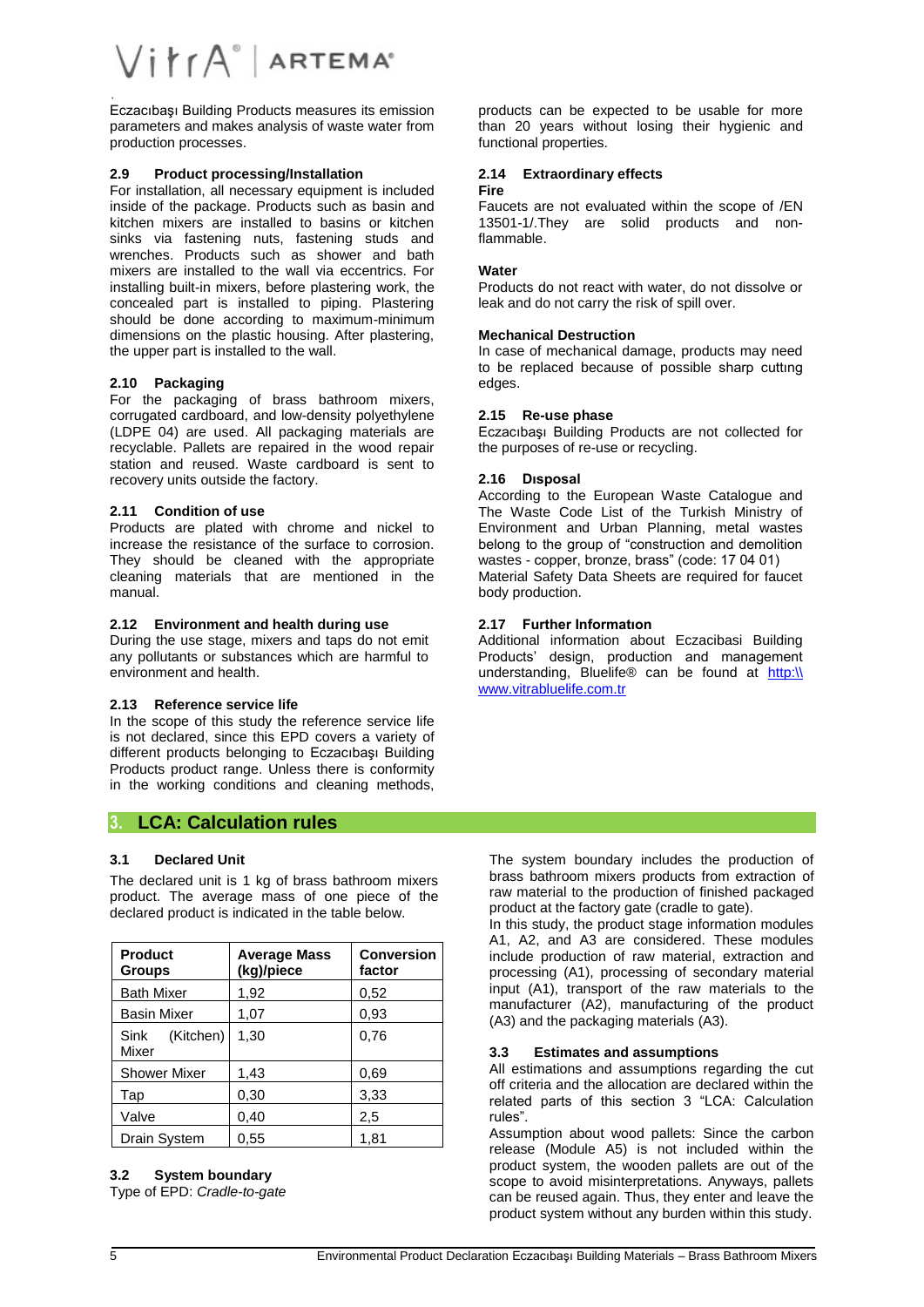

#### **3.4 Cut-off criteria**

Criteria for the exclusion of inputs and outputs (cutoff rules) in the LCA and information modules and any additional information are intended to support an efficient calculation procedure. All inputs and outputs to a (unit) process are included in the calculation, for which data were available. There are some activities (for example: nickel & chrome plating) which are not considered in this study on the basis that their influence on the environmental impact is negligibly small (a concept known as materiality).

#### **3.5 Background data**

Background processes are taken from the publicly available professional /GaBi 6 databases/ as far as available. Country and region specific data on energy sources including electricity and region specific data on raw materials were taken from the GaBi databases.

#### **3.6 Data quality**

The process data and the used background data are consistent. In addition, the origin of the data is documented. Additional information is gathered regarding the age of the data.

The input and output data of the whole process plant was strongly emphasized. The supplied data (processes) were provided by Eczacıbaşı Building Products and checked for plausibility. Therefore, the data quality can be described as good.

#### **3.7 Period under review**

The period under review is defined as one year. The annual data is collected by the producer for production in the year 2011. The background data refers to years 2008 to 2011.

#### **3.8 Allocation**

A 'Value of scrap' process has been used to close the loop in copper and steel recycling. Since no End of Life stage has been modelled, an additional process is required to represent the input of secondary metal in brass production.

#### **3.9 Comparability**

As a general rule, a comparison or evaluation of EPD data is only possible when all of the data to be compared has been drawn up in accordance with /EN 15804/ and the building context or productspecific characteristics are taken into consideration.

### **4. LCA: Scenarios and additional technical information**

No further scenarios have been declared. Therefore no additional scenario- or technical informations have been declared.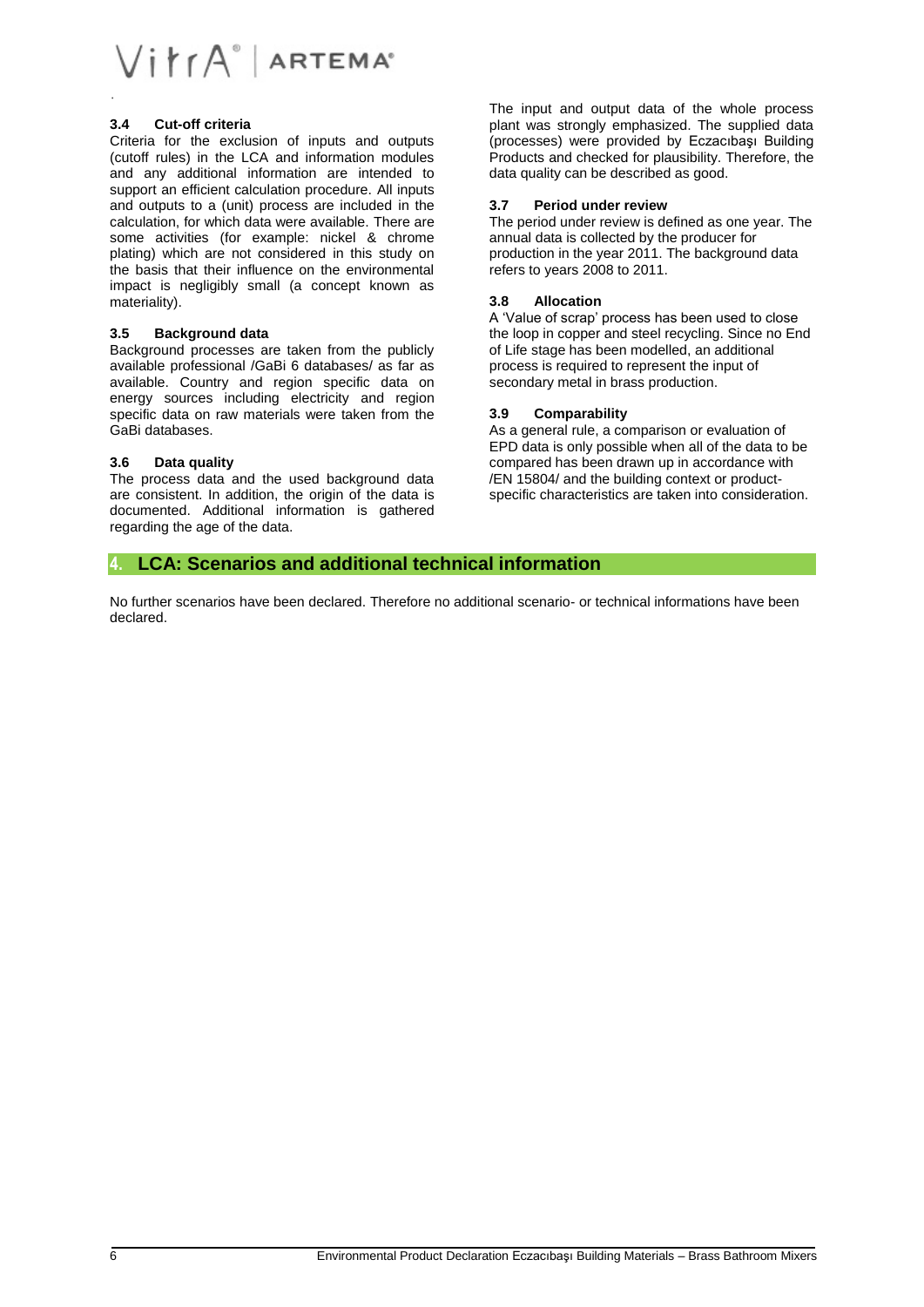# $V$  $i$  $\uparrow$  $rA^{\circ}$  | ARTEMA<sup> $\circ$ </sup>

## **5. LCA: Results**

|                               |                             | DESCRIPTION OF THE SYSTEM BOUNDARY (X = INCLUDED IN LCA; MND = MODULE NOT DECLARED)         |              |                                                                                                                                                                                                                                  |            |                |                                                                                                        |            |            |                                                                  |                          |                |                                                   |                |                |                                                                                                                                                                                                                                                                                                                                                                                                                                                                                                                                                          |
|-------------------------------|-----------------------------|---------------------------------------------------------------------------------------------|--------------|----------------------------------------------------------------------------------------------------------------------------------------------------------------------------------------------------------------------------------|------------|----------------|--------------------------------------------------------------------------------------------------------|------------|------------|------------------------------------------------------------------|--------------------------|----------------|---------------------------------------------------|----------------|----------------|----------------------------------------------------------------------------------------------------------------------------------------------------------------------------------------------------------------------------------------------------------------------------------------------------------------------------------------------------------------------------------------------------------------------------------------------------------------------------------------------------------------------------------------------------------|
|                               | PRODUCT STAGE               | <b>CONSTRUCTI</b><br>ON PROCESS<br><b>USE STAGE</b>                                         |              |                                                                                                                                                                                                                                  |            |                |                                                                                                        |            |            |                                                                  | <b>END OF LIFE STAGE</b> |                | <b>BENEFITS AND</b><br><b>LOADS</b><br>BEYOND THE |                |                |                                                                                                                                                                                                                                                                                                                                                                                                                                                                                                                                                          |
|                               |                             |                                                                                             | <b>STAGE</b> |                                                                                                                                                                                                                                  |            |                |                                                                                                        |            |            |                                                                  |                          |                |                                                   |                |                | <b>SYSTEM</b><br><b>BOUNDARYS</b>                                                                                                                                                                                                                                                                                                                                                                                                                                                                                                                        |
| Raw material<br><b>Alddns</b> | Transport                   | Manufacturing                                                                               | Transport    | installation process<br>Operational energy<br>Waste processing<br>Operational water<br>De-construction<br>Refurbishment<br>Replacement<br>Construction-<br>Maintenance<br>demolition<br>Transport<br>Repair<br>Jse<br>use<br>use |            |                |                                                                                                        |            | Disposal   | Recovery-<br>Recycling<br>potential<br>Reuse-                    |                          |                |                                                   |                |                |                                                                                                                                                                                                                                                                                                                                                                                                                                                                                                                                                          |
| A1                            | A2                          | A3                                                                                          | A4           | A <sub>5</sub>                                                                                                                                                                                                                   | <b>B1</b>  | B <sub>2</sub> | B <sub>3</sub>                                                                                         | B4         | <b>B5</b>  | B <sub>6</sub>                                                   | <b>B7</b>                | C <sub>1</sub> | C <sub>2</sub>                                    | C <sub>3</sub> | C <sub>4</sub> | D                                                                                                                                                                                                                                                                                                                                                                                                                                                                                                                                                        |
| $\times$                      | $\sf X$                     | X                                                                                           | <b>MND</b>   | <b>MND</b>                                                                                                                                                                                                                       | <b>MND</b> | <b>MND</b>     | <b>MND</b>                                                                                             | <b>MND</b> | <b>MND</b> | <b>MND</b>                                                       | <b>MND</b>               | <b>MND</b>     | <b>MND</b>                                        | <b>MND</b>     | <b>MND</b>     | <b>MND</b>                                                                                                                                                                                                                                                                                                                                                                                                                                                                                                                                               |
|                               |                             | <b>RESULTS OF THE LCA - ENVIRONMENTAL IMPACT: 1kg Brass Bathroom Mixers</b>                 |              |                                                                                                                                                                                                                                  |            |                |                                                                                                        |            |            |                                                                  |                          |                |                                                   |                |                |                                                                                                                                                                                                                                                                                                                                                                                                                                                                                                                                                          |
|                               | <b>Parameter</b>            |                                                                                             |              |                                                                                                                                                                                                                                  |            |                | <b>Parameter</b>                                                                                       |            |            |                                                                  |                          |                | Unit                                              |                |                | $A1 - A3$                                                                                                                                                                                                                                                                                                                                                                                                                                                                                                                                                |
|                               | <b>GWP</b>                  |                                                                                             |              |                                                                                                                                                                                                                                  |            |                | Global warming potential                                                                               |            |            |                                                                  |                          |                | [kg CO2-Eq.]                                      |                |                | $9,2E+00$                                                                                                                                                                                                                                                                                                                                                                                                                                                                                                                                                |
|                               | ODP                         |                                                                                             |              |                                                                                                                                                                                                                                  |            |                | Depletion potential of the stratospheric ozone layer                                                   |            |            |                                                                  |                          |                | [kg CFC11-Eq.]                                    |                |                | 9,9E-10                                                                                                                                                                                                                                                                                                                                                                                                                                                                                                                                                  |
|                               | AP<br>EP                    |                                                                                             |              |                                                                                                                                                                                                                                  |            |                | Acidification potential of land and water<br>Eutrophication potential                                  |            |            |                                                                  |                          |                | [kg SO2-Eq.]<br>[kg (PO4)3-- Eq.]                 |                |                | $1,1E-01$<br>4,3E-03                                                                                                                                                                                                                                                                                                                                                                                                                                                                                                                                     |
|                               | <b>POCP</b>                 |                                                                                             |              |                                                                                                                                                                                                                                  |            |                |                                                                                                        |            |            | Formation potential of tropospheric ozone photochemical oxidants |                          |                | [kg Ethen Eq.]                                    |                |                | 5,9E-03                                                                                                                                                                                                                                                                                                                                                                                                                                                                                                                                                  |
|                               | <b>ADPE</b>                 |                                                                                             |              |                                                                                                                                                                                                                                  |            |                | Abiotic depletion potential for non fossil resources                                                   |            |            |                                                                  |                          |                | [kg Sb Eq.]                                       |                |                | $6,6E-03$                                                                                                                                                                                                                                                                                                                                                                                                                                                                                                                                                |
|                               | <b>ADPF</b>                 |                                                                                             |              |                                                                                                                                                                                                                                  |            |                | Abiotic depletion potential for fossil resources                                                       |            |            |                                                                  |                          |                | [MJ]                                              |                |                | $1,2E+02$                                                                                                                                                                                                                                                                                                                                                                                                                                                                                                                                                |
|                               | Caption                     |                                                                                             |              |                                                                                                                                                                                                                                  |            |                |                                                                                                        |            |            |                                                                  |                          |                |                                                   |                |                | GWP = Global warming potential; ODP = Depletion potential of the stratospheric ozone layer; AP = Acidification potential<br>of land and water; EP = Eutrophication potential; POCP = Formation potential of tropospheric ozone photochemical<br>oxidants; ADPE = Abiotic depletion potential for non fossil resources; ADPF = Abiotic depletion potential for fossil                                                                                                                                                                                     |
|                               |                             |                                                                                             |              |                                                                                                                                                                                                                                  |            |                |                                                                                                        |            |            | resources                                                        |                          |                |                                                   |                |                |                                                                                                                                                                                                                                                                                                                                                                                                                                                                                                                                                          |
|                               |                             | RESULTS OF THE LCA - RESOURCE USE: 1kg Brass Bathroom Mixers                                |              |                                                                                                                                                                                                                                  |            |                |                                                                                                        |            |            |                                                                  |                          |                |                                                   |                |                |                                                                                                                                                                                                                                                                                                                                                                                                                                                                                                                                                          |
|                               |                             | <b>Parameter</b>                                                                            |              |                                                                                                                                                                                                                                  |            |                |                                                                                                        |            |            |                                                                  |                          |                |                                                   |                |                |                                                                                                                                                                                                                                                                                                                                                                                                                                                                                                                                                          |
| <b>Parameter</b>              |                             |                                                                                             |              |                                                                                                                                                                                                                                  |            |                |                                                                                                        |            |            |                                                                  |                          |                | <b>Unit</b>                                       |                |                | $A1 - A3$                                                                                                                                                                                                                                                                                                                                                                                                                                                                                                                                                |
|                               | <b>PERE</b>                 |                                                                                             |              |                                                                                                                                                                                                                                  |            |                | Renewable primary energy as energy carrier                                                             |            |            |                                                                  |                          |                | [MJ]                                              |                |                | $2,4E+01$                                                                                                                                                                                                                                                                                                                                                                                                                                                                                                                                                |
|                               | <b>PERM</b>                 |                                                                                             |              |                                                                                                                                                                                                                                  |            |                | Renewable primary energy resources as material utilization                                             |            |            |                                                                  |                          |                | [MJ]                                              |                |                | $0,0E+00$                                                                                                                                                                                                                                                                                                                                                                                                                                                                                                                                                |
|                               | <b>PERT</b><br><b>PENRE</b> |                                                                                             |              |                                                                                                                                                                                                                                  |            |                | Total use of renewable primary energy resources                                                        |            |            |                                                                  |                          |                | [MJ]<br>[MJ]                                      |                |                | $2,4E+01$<br>$1,3E+02$                                                                                                                                                                                                                                                                                                                                                                                                                                                                                                                                   |
|                               | <b>PENRM</b>                |                                                                                             |              |                                                                                                                                                                                                                                  |            |                | Non renewable primary energy as energy carrier<br>Non renewable primary energy as material utilization |            |            |                                                                  |                          |                | [MJ]                                              |                |                | $0,0E+00$                                                                                                                                                                                                                                                                                                                                                                                                                                                                                                                                                |
|                               | <b>PENRT</b>                |                                                                                             |              |                                                                                                                                                                                                                                  |            |                | Total use of non renewable primary energy resources                                                    |            |            |                                                                  |                          |                | [MJ]                                              |                |                | $1,3E+02$                                                                                                                                                                                                                                                                                                                                                                                                                                                                                                                                                |
|                               | <b>SM</b>                   |                                                                                             |              |                                                                                                                                                                                                                                  |            |                | Use of secondary material                                                                              |            |            |                                                                  |                          |                | [kg]                                              |                |                | 8,7E-01                                                                                                                                                                                                                                                                                                                                                                                                                                                                                                                                                  |
|                               | <b>RSF</b>                  |                                                                                             |              |                                                                                                                                                                                                                                  |            |                | Use of renewable secondary fuels                                                                       |            |            |                                                                  |                          |                | [MJ]                                              |                |                | $3,4E-03$                                                                                                                                                                                                                                                                                                                                                                                                                                                                                                                                                |
|                               | <b>NRSF</b><br><b>FW</b>    |                                                                                             |              |                                                                                                                                                                                                                                  |            |                | Use of non renewable secondary fuels<br>Use of net fresh water                                         |            |            |                                                                  |                          |                | [MJ]<br>$\overline{\text{Im}^3}$                  |                |                | 3,8E-02<br>$1,3E+02$                                                                                                                                                                                                                                                                                                                                                                                                                                                                                                                                     |
|                               | Caption                     |                                                                                             |              |                                                                                                                                                                                                                                  |            |                |                                                                                                        |            |            |                                                                  |                          |                |                                                   |                |                | PERE = Use of renewable primary energy excluding renewable primary energy resources used as raw materials;<br>PERM = Use of renewable primary energy resources used as raw materials; PERT = Total use of renewable<br>primary energy resources; PENRE = Use of non renewable primary energy excluding non renewable primary<br>energy resources used as raw materials; PENRM = Use of non renewable primary energy resources used as raw<br>materials; PENRT = Total use of non renewable primary energy resources; SM = Use of secondary material; RSF |
|                               |                             | <b>RESULTS OF THE LCA – OUTPUT FLOWS AND WASTE CATEGORIES:</b><br>1kg Brass Bathroom Mixers |              |                                                                                                                                                                                                                                  |            |                |                                                                                                        |            |            |                                                                  |                          |                |                                                   |                |                |                                                                                                                                                                                                                                                                                                                                                                                                                                                                                                                                                          |
|                               | <b>Parameter</b>            |                                                                                             |              |                                                                                                                                                                                                                                  |            |                | <b>Parameter</b>                                                                                       |            |            |                                                                  |                          |                | Unit                                              |                |                | $A1 - A3$                                                                                                                                                                                                                                                                                                                                                                                                                                                                                                                                                |
|                               | <b>HWD</b>                  |                                                                                             |              |                                                                                                                                                                                                                                  |            |                | Hazardous waste disposed                                                                               |            |            |                                                                  |                          |                | [kg]                                              |                |                | 3,4E-08                                                                                                                                                                                                                                                                                                                                                                                                                                                                                                                                                  |
|                               | <b>NHWD</b>                 |                                                                                             |              |                                                                                                                                                                                                                                  |            |                | Non hazardous waste disposed                                                                           |            |            |                                                                  |                          |                | [kg]                                              |                |                | 2.0E-02                                                                                                                                                                                                                                                                                                                                                                                                                                                                                                                                                  |
|                               | <b>RWD</b>                  |                                                                                             |              |                                                                                                                                                                                                                                  |            |                | Radioactive waste disposed                                                                             |            |            |                                                                  |                          |                | [kg]                                              |                |                | = Use of renewable secondary fuels; NRSF = Use of non renewable secondary fuels; FW = Use of net fresh water<br>2,1E-03                                                                                                                                                                                                                                                                                                                                                                                                                                  |
|                               | <b>CRU</b>                  |                                                                                             |              |                                                                                                                                                                                                                                  |            |                | Components for re-use                                                                                  |            |            |                                                                  |                          |                | [kg]                                              |                |                | $0,0E+00$                                                                                                                                                                                                                                                                                                                                                                                                                                                                                                                                                |
|                               | <b>MFR</b><br><b>MER</b>    |                                                                                             |              |                                                                                                                                                                                                                                  |            |                | Materials for recycling<br>Materials for energy recovery                                               |            |            |                                                                  |                          |                | [kg]                                              |                |                | 0,00E+00<br>$0,00E + 00$                                                                                                                                                                                                                                                                                                                                                                                                                                                                                                                                 |
|                               | EEE                         |                                                                                             |              |                                                                                                                                                                                                                                  |            |                | Exported electrical energy                                                                             |            |            |                                                                  |                          |                | [kg]<br>[MJ]                                      |                |                | $0,00E + 00$                                                                                                                                                                                                                                                                                                                                                                                                                                                                                                                                             |
|                               | EET                         |                                                                                             |              |                                                                                                                                                                                                                                  |            |                | Exported thermal energy                                                                                |            |            |                                                                  |                          |                | imji                                              |                |                | $0,00E+00$<br>HWD = Hazardous waste disposed; NHWD = Non hazardous waste disposed; RWD = Radioactive waste                                                                                                                                                                                                                                                                                                                                                                                                                                               |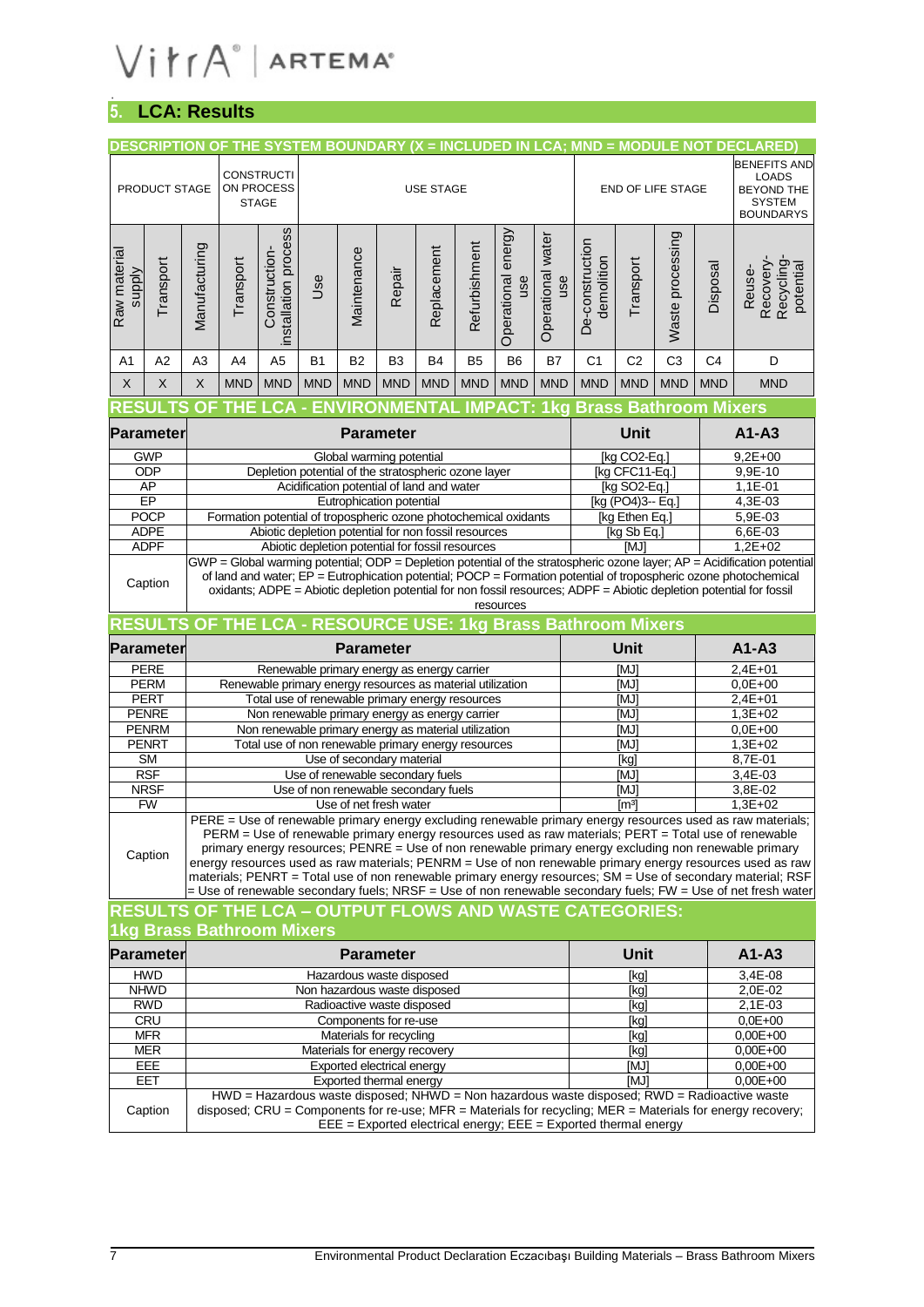## $V$  $i$  $rA^{\circ}$  Artema<sup>®</sup>

## **6. LCA: Interpretation**

The dominant contributor to all environmental impacts is the usage of electrical power in the manufacture of the armature. The contribution of copper production to the impact stands at about 24% of total global warming potential.

A detailed interpretation of the environmental impacts is described below.

The **GWP** is dominated by the use of electricity in armature production (52%) and additional external secondary copper being added to the brass production mix (23%). Data for the representative Turkish grid mix has been used in the model owing to the manufacturing occurring in Bozüyük.

The **ODP** impact comes from the copper use in brass (40%) and paper used in packaging (29%) with minor impacts from the electricity consumption and brass production accounting for about 11% and 12% of the total impact respectively.

The **AP** stems mostly from the electricity grid mix at 65% contribution level. It is also added to from the copper flowing into the brass as well as the primary copper used as raw material (14% and 10% respectively). The impact is mostly due to emissions to air  $SO_2$  and  $NO_x$ : 86% from sulphur dioxide and 13% from nitrogen oxides.

The **EP** has almost half of the impact coming from the electricity consumption (45%) The rest of the impact comes from copper flows to brass (21%), paper in packaging (9%) primary copper as raw material (4%) as well as from the zinc mix (7%).

## **7. Requisite evidence**

Chemical and hygienic requirements of the products are applied according to standard /TS 266/. According to this standard, decomposition of Pb, Al, Cu, Ni , Sn, Fe from mixer to water is measured. The obtained test results demonstrated that none of the samples included Pb and Cd which states that the test results for all samples were below the limit values set for Pb, Al, Cu, Ni , Fe, Sn within the scope of /TS 266/. According to standards all parameters are presented in the table below

| Chemical<br>Paramete | <b>Unit</b> | Standart<br>limit | Measured |  |
|----------------------|-------------|-------------------|----------|--|
|                      |             |                   |          |  |
|                      | µg/lt       | 200               | < 18.0   |  |

### **8. References**

**Institut Bauen und Umwelt e.V.,** Berlin (pub.):

**General principles** for the EPD range of Institut Bauen und Umwelt e.V. (IBU), 2011-09

**PCR 2012, Part A: Calculation Rules for the Life** Cycle Assessment and Requirements on the Background Report. September 2012

**PCR 2012, Part B:** Requirements on the EPD Bathroom fittings and showers. July 2013.

[www.bau-umwelt.de](http://www.bau-umwelt.de/)

The **POCP** is dominated by the electricity grid mix (57%), copper flows to brass (16%). Primary copper as raw material and zinc contribute about 9% each. The main emissions contributing to this impact category are VOCs (18%), sulphur dioxide (63%) and nitrogen oxides (14%).

The **ADP elements** impact is largely dominated by the copper scrap sourced externally for brass production, amounting to 74% of the total. Other contributors include the primary copper raw material and zinc adding about 7% each to the total impact.

The **ADP fossil** impact is dominated by electricity production (48%) and copper flows to brasses (24%). Minor contributors are the paper in packing (5%), brass production (6%) and zinc (5%) and primary copper (5%) as raw materials.

The total primary energy demand is almost 85% nonrenewable and 15% renewable energy resources. The non-renewable primary energy demand (**PENRT**) is dominated by the copper flows to brass and by the energy consumption during the production of the product itself.

The renewable energy demands (**PERT**) presents a similar profile as the non-renewable; the dominating contributor is the electricity consumption during production processes as well as the copper generation for being used in brass production.

| Cu | µg/lt | 2000 | < 6.0 |
|----|-------|------|-------|
| Fe | µg/lt | 200  | 27.0  |
| Ni | µg/lt | 20   | < 9.0 |
| Pb | µg/lt | 10   | < 9.0 |

Also, according to the standard, all materials coming into contact with water intended for human consumption shall not present any risk up to a temperature of 90°C.They shall not any cause any change to the drinking water either in terms of quality, appearance, smell or taste. The test is performed by Turkish Standard Institute. The testing institution is accredited by Türkak (Turkish Accreditation Institute).

#### **ISO 14025**

DIN EN ISO 14025:2011-10: Environmental labels and declarations – Type III environmental declarations – Principles and procedures

#### **EN 15804**

DIN EN 15804:2012-04: Sustainability of construction works – Environmental Product Declarations – Core rules for the product category of construction products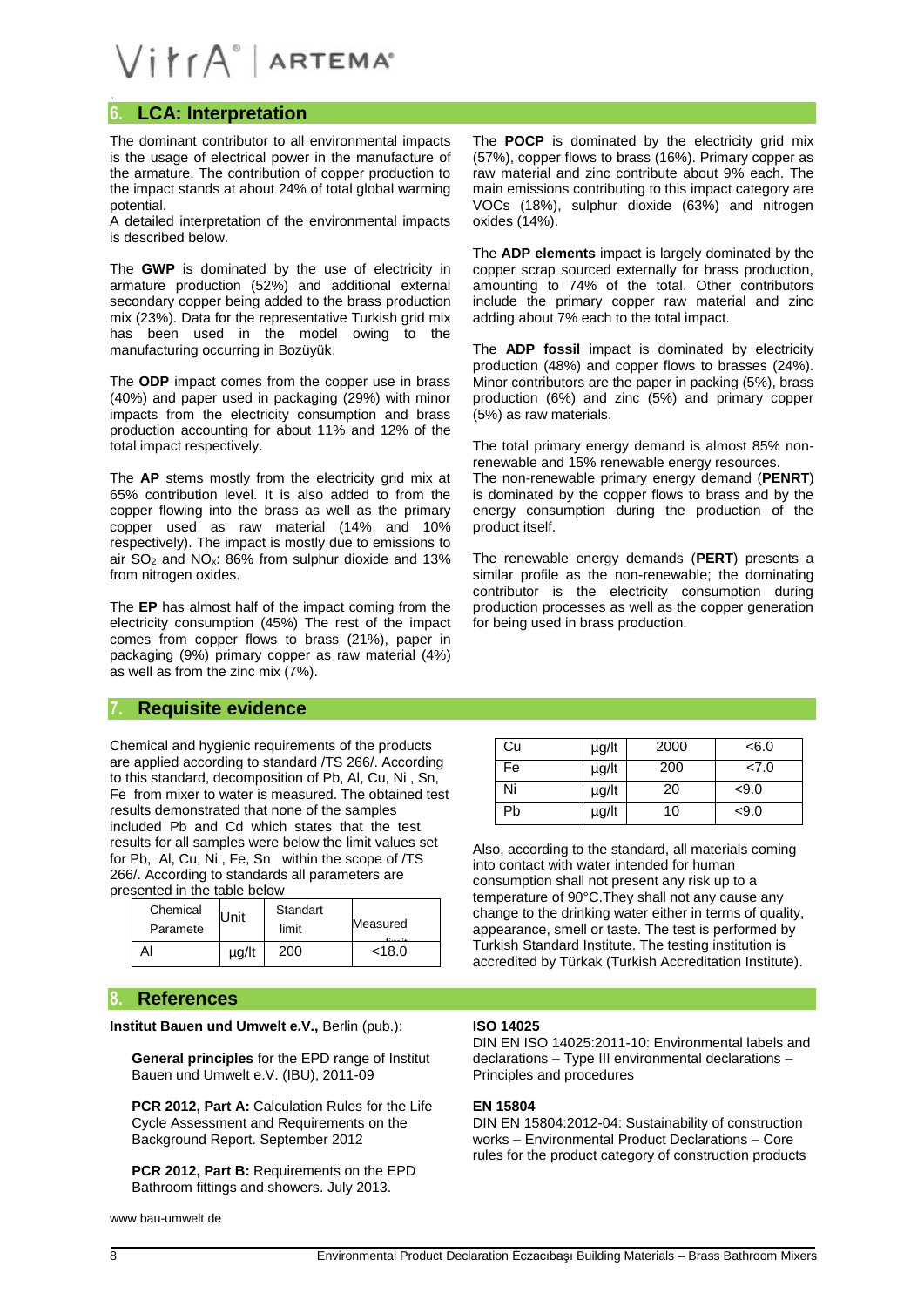#### **DIN EN 50001**

DIN EN 50001:2011-12 Energy management systems. Requirements with guidance for use

#### **ISO 9001**

ISO 9001:2008 Quality management systems – Requirements

#### **ISO 14001**

ISO 14001:2004 Environmental management sys tems – Requirements with guidance for use

### **OHSAS 18001**

OHSAS 18001 Occupational Health and Safety Management System

#### **EN 13501-1**

DIN EN 13501-1: 2010-01, Fire test to building material

#### **TS 266**

TS 266:1997, Water intended for human consumption

#### **TS EN 200**

TS EN 200: 2010-02, Sanitary Tapware: General Technical Specifications For Single Taps And Mixer Taps

#### **TS EN 248**

TS EN 248:2011-02, Sanitary Tapware - General Specifications For Electrodeposited Coatings Of Ni-Cr

#### **TS EN 817**

TS EN 817: 2012-01, Sanitary Tapware Mechanical Mixers (Pn 10)- General Technical Specifications

#### **TS EN 246**

TS EN 246: 2011-11, Sanitary Tapware – General Specifications For Flow Rate Regulators

#### **TS EN 16091**

TS EN 16091:2009-06, Sanitary Tapware Electronic Opening and Closing Tapware

#### **BS EN 1982**

BS EN 1982:2008-10: , Copper And Copper Alloys – Ingots And Castings

#### **BS EN 12164**

BS EN 12164: 2011-06, Copper And Copper Alloys-Rod For Free Machining Purposes

#### **BS EN 12165**

BS EN 12165: 2011-06, Copper And Copper Alloys-Wrought And Unwrought Forging Stock

## **DIN 50930-6**

DIN 50930-6: 2011, Corrosion of metallic materials under corrosion load by water inside of pipes, tanks and apparatus

#### **DIN 50018**

DIN 50018:1997-06, Sulfur Dioxide Corrosion Testing in A Saturated Atmosphere

#### **BS EN ISO 9227**

BS EN ISO 9227: 2012-05, Corrosion Tests in Artificial Atmospheres Salt Spray Tests

#### **BS EN 6988**

BS EN 6988:1995, Metallic And Other Non -Organic Coatings -Sulfur Dioxide Test With General Condensation of Moisture

#### **AS/NZS 2345**

AS/NZS 2345:2006-06, Australıan Standard Dezincification Resistance Of Copper Alloys

#### **AS/NZS 4020**

AS/NZS 4020:2005-11 , Testing Of Products For Use İn Contact With Drinking Water

#### **AS/NZS 6400**

AS/NZS 6400:2005, Water Efficient Products – Rating And Labeling